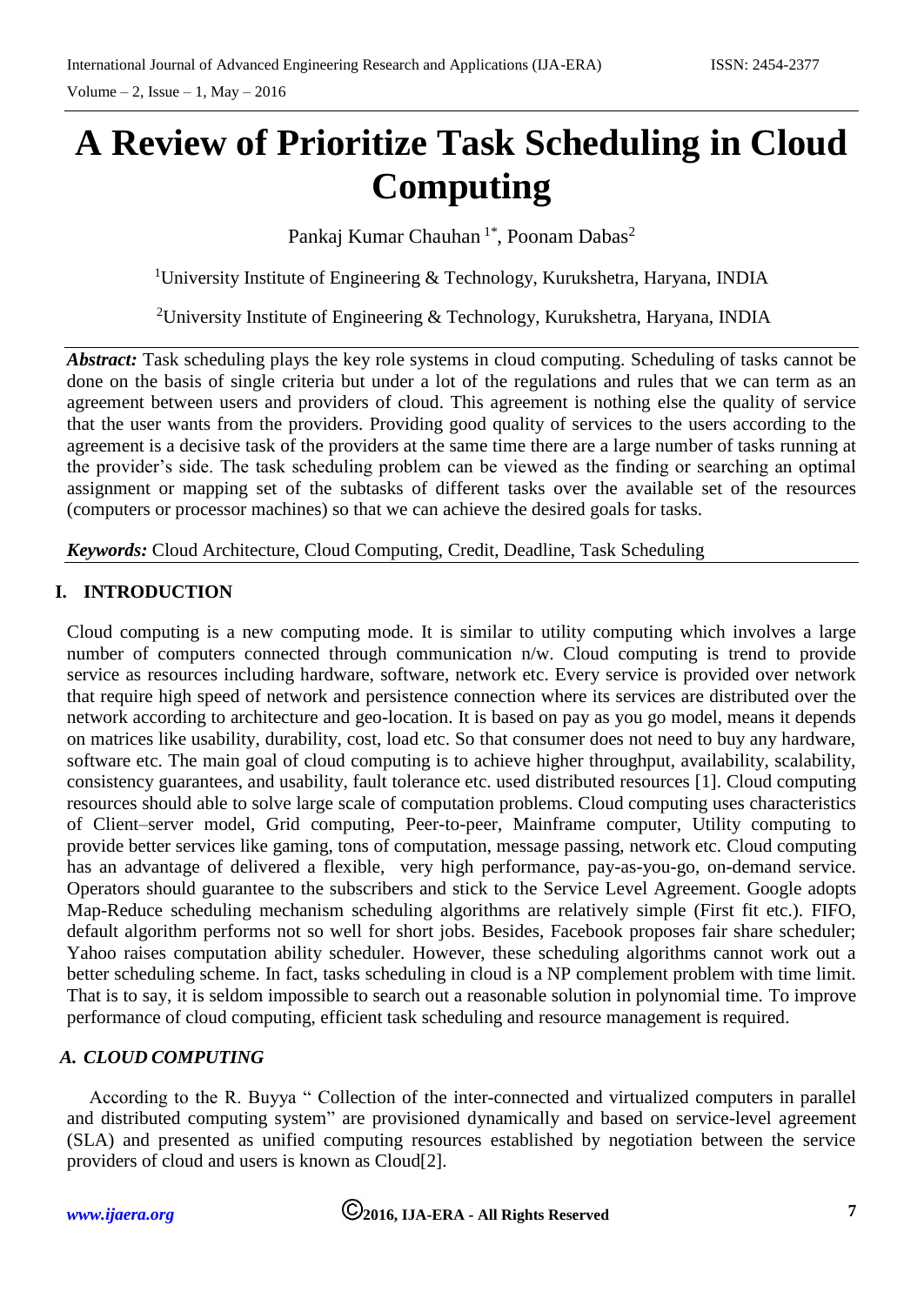*A.1 Deployment Models of Cloud Computing:*

It represents a specific type of the cloud environment, firstly distinguished by ownership, size and access. The basic types of cloud deployment models are defined below:

- *a) Private Cloud:* This type of cloud provides its service to department of large organization (single organization) which is managed by either third party or by same organization. It is hosted either internally or externally to consumer organization. Right evaluation can improve business but there can be lot of security issues.
- *b) Public Cloud:* This type of cloud is organized by a cloud service selling organization over network to provide service as per pay-as-go model. For example Amazon AWS, Microsoft Azure and Google play are clouds and accessed via internet.
- *c) Hybrid Cloud:* This type of cloud is composition of Private community or Public cloud. This cloud is used as per type of service requirements, means to access services a private setup is connected to the public setup.

# **B.** *CLOUD COMPUTING ARCHITECTURE*

Front and back end are the most significant components of Cloud computing architecture. End which is visible to the user of cloud is front end. It has applications and computer that user uses to access the cloud. Storage devices and computers are the back end of the cloud computing. Figure 1 shows the graphical view of Cloud Computing architecture.



Figure 1: Cloud Computing Architecture

Cloud Architectures address key difficulties related to processing of large amount of data. It is really a hard work to allocate and co-ordinate a large scale job on different-different machines, run procedures on them, and supplies another machine to recuperate if one machine flops during the operation. Applications that built above Cloud Architectures run in-the-cloud where the real physical location of the substructure is determined by the cloud providers and basically take advantage of modest APIs of

# *[www.ijaera.org](../../www.ijaera.org)* **2016, IJA-ERA - All Rights Reserved 8**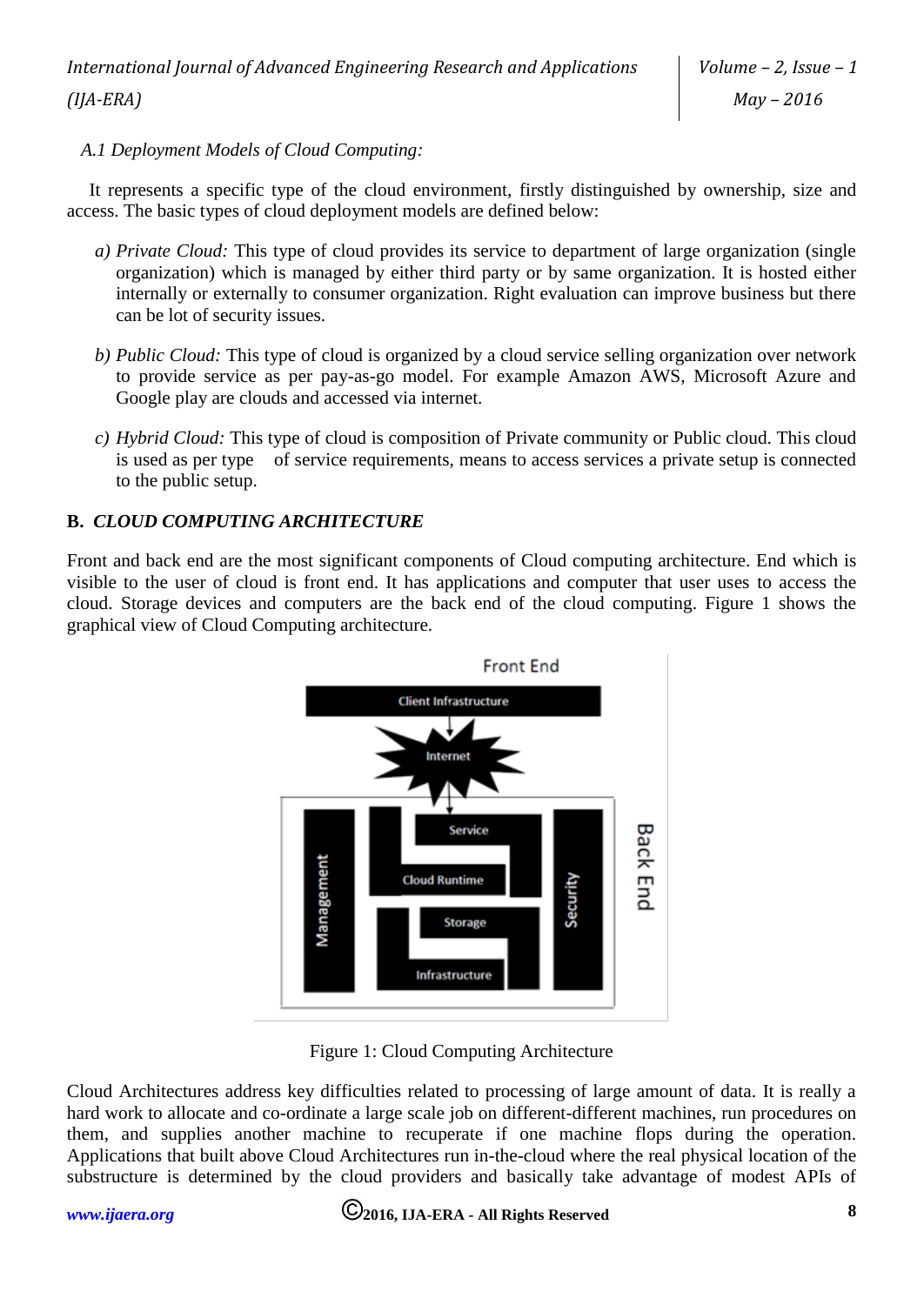Internet-accessible services that are able to scale on-demand, where the difficult logic of scalability and consistency of the services remains executed and hidden inside the huge cloud.

# **II. TASK SCHEDULING**

Task Scheduling plays a key role in the Cloud Computing system. Scheduling of the task cannot be done on basis of single criteria. It is regulations and rules that can term as an agreement between users and providers of cloud. This agreement is nothing else simply the quality of service that the user or client requires. Providing good quality of the services to the users or clients according to the agreement it is a decisive task for the providers at the same time there is large number of tasks running at the side of provider's. The task scheduling problem can be viewed or seen as the finding or searching an optimal mapping of set of subtasks of different tasks over the available set of the resources (e.g. processors/computer machines) hence can be achieved or attained the desired goals for tasks. Scheduling is a method or procedure by which threads, processes and data flows are given access to system resources. Scheduling is the fundamental operating system function, almost all computer resources are scheduled before use. The idea of multiprogramming is relatively simple, if a job is waiting for an I/O request, then the CPU switches from that job to another job, so that it always busy in multiprogramming[3].

#### **A.** *Task Scheduling Types*

Task Scheduling is the method by which threads, processes or data flows are given access to system resources. Scheduling is a essential operating system function, nearby all computer resources are scheduled before use. There are various types of task scheduling which are discussed below [4].

- a) *Preemptive Scheduling*: New process selected to run also when an interrupt occur when new processes become ready. Tasks are usually allotted with priorities. At periods it is compulsory to run a definite task that has a advanced priority before another task even though it is running. Consequently, the running task is intermittent for some time and continued later when the priority task has done its execution or implementation.
- b) *Non-preemptive Scheduling:* New process is selected to run either a process terminates and explicit system request causes a wait state. In sort in non-preemptive scheduling, a task which are running is executed till completion.
- c) *First Come-First Serve Scheduling(FCFS):* By far the simplest and easiest CPU-scheduling algorithm is the first come- first serve scheduling algorithm, By using help of this algorithm, processes are assigned the CPU in the order request it. Basically, there is a single queue of ready or prepared processes. Relative importance of jobs measured or calculated just by arrival time (poor choice). The implementation or execution of the FCFS policy is easily managed with a FIFO queue.
- d) *Round Robin Scheduling(RR):* The round robin scheduling algorithm is planned or designed specifically for time-sharing systems or structures. It is related to FCFS scheduling, but pre-emption is additional to switch in the middle of processes.
- e) *Priority-Based Scheduling:* A priority is allocated for each process. The prepared list contains an entry for the each processes ordered by its priority. The process at the creation of the list (highest priority) is picked first.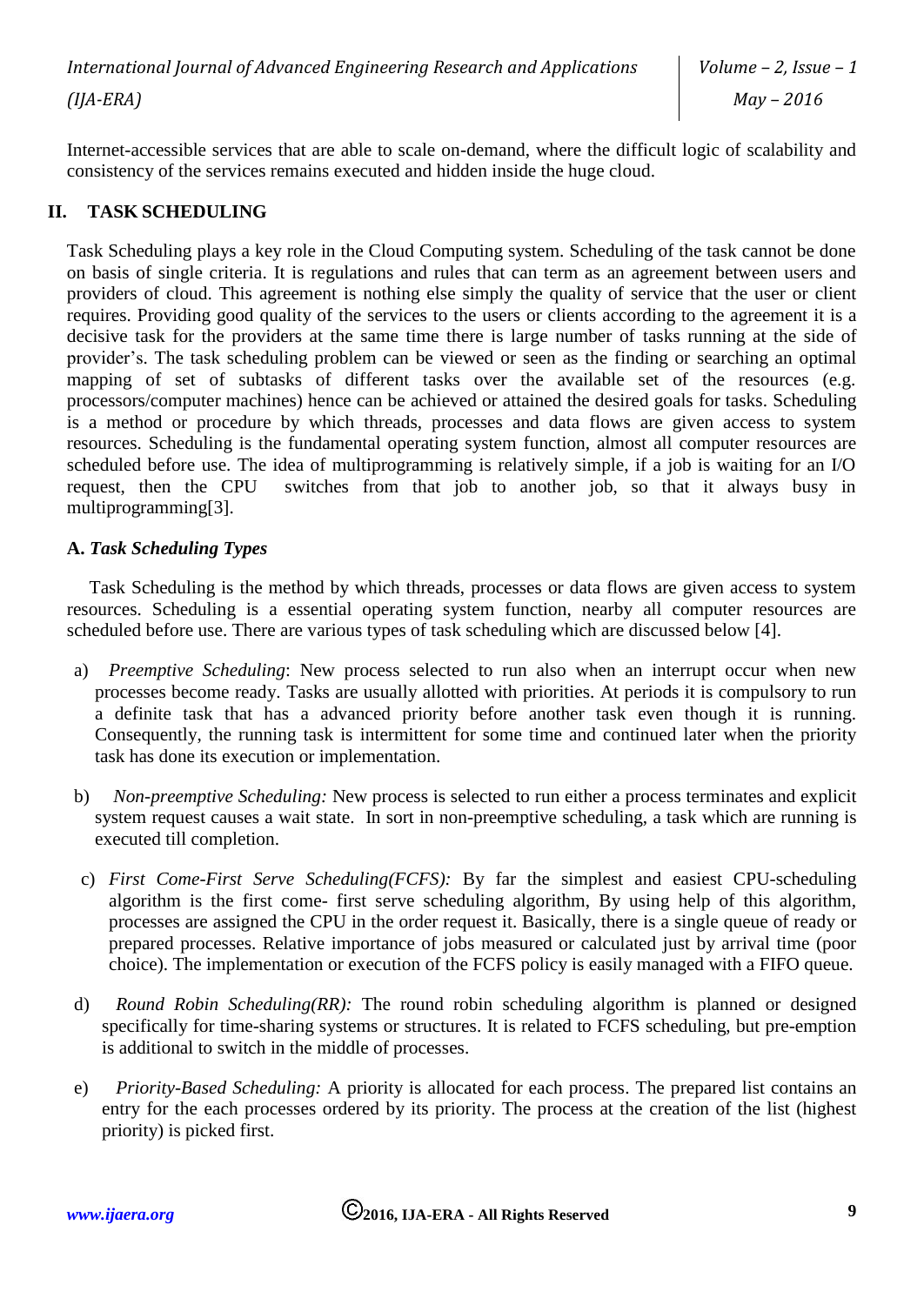*International Journal of Advanced Engineering Research and Applications (IJA-ERA)*

#### **III. RELATED WORK**

Cloud computing is an emerging technology, which changes things like resource allocation, data processing, monitoring etc. Scalability, availability and consistency are its keen concepts. Its challenges are like internet speed, data portability and interoperability, heterogeneous environment, security etc. A number of researches are provided on its challenges to provide efficient way for handling resources. In the review of literature, let's discuss some review papers of task scheduling in Cloud Computing environment.

Chopra and Singh [5], proposed the Deadline based scheduling process, the tasks using available resources. . This presents an algorithm that decides which resources should be taken on lease from the public cloud to complete the execution workflow with minimum monetary cost for user within the deadline. A new concept of hybrid scheduling algorithm has been proposed which uses a sub-deadline for rescheduling and allocation of resources in public cloud. This algorithm helps in finding the best resources on the public cloud for cost saving and complete workflow execution within deadlines

Han et al. [6], presented the management of resources and scheduling in cloud computing environment, complex undertaking mainly due to resource's geographic distribution, heterogeneity and dynamic. A Qos guided task scheduling model, being composed of the some scheduling strategies and a QoS guided scheduling sufferage-min heuristic algorithm, presented. In this shows that the make span value, the key performance, successfully being shorten. QoS an extensive concept and varies from novel scheduling heuristic by considering QoS factor in scheduling and have proposed some modifications which using the existing Sufferage heuristic and Min-min heuristic.

Chopra and Singh [7], proposed the Cloud computing demand resources for compute and storage requirements. Private cloud a good option for cost saving for executing workflow applications but when the resources in private cloud are not enough to meet the storage and to compute requirements of an application then public clouds are the option left. While public clouds charge the users on basis of payper-use, private clouds are owned by users and can be utilized with no charge. Deadline based scheduling the main focus in many of the workflow applications. Proposed algorithm does cost optimization by deciding which of the resources should be taken on the lease from public cloud to complete the workflow execution within deadline.

Santhosh and Ravichandran [8], presented the Pre-emptive Scheduling of On-line Real Time Services with task migration for CC. This presents a new scheduling approach to focus on providing a solution for online scheduling problem of the real-time tasks using "Infrastructure as a Service" model offered by CC. The currently executing task pre-empted as soon as the task with the higher priority enters into the ready queue. The pre-empted task re-enters into the ready queue and sorted according to their priority. A task will be migrated to new virtual machine, when it misses its deadline. Migration algorithm executes the tasks completely and improves the total utility and efficiency.

Dubey et al. [9], introduces an improvement in Task duplication based scheduling Algorithm for Network of Heterogeneous systems by applying the scheduling method of cluster based in order to cluster various submitted tasks and assigned them to appropriate processors. A cloud system, where various tasks are executed on different processors in a network, cost of communication becomes important parameter to be considered. The performance of the improved algorithm show by the comparing Cluster Completion Time of the cluster based scheduling algorithm with the earliest completion time (ECT) of the original TANH algorithm.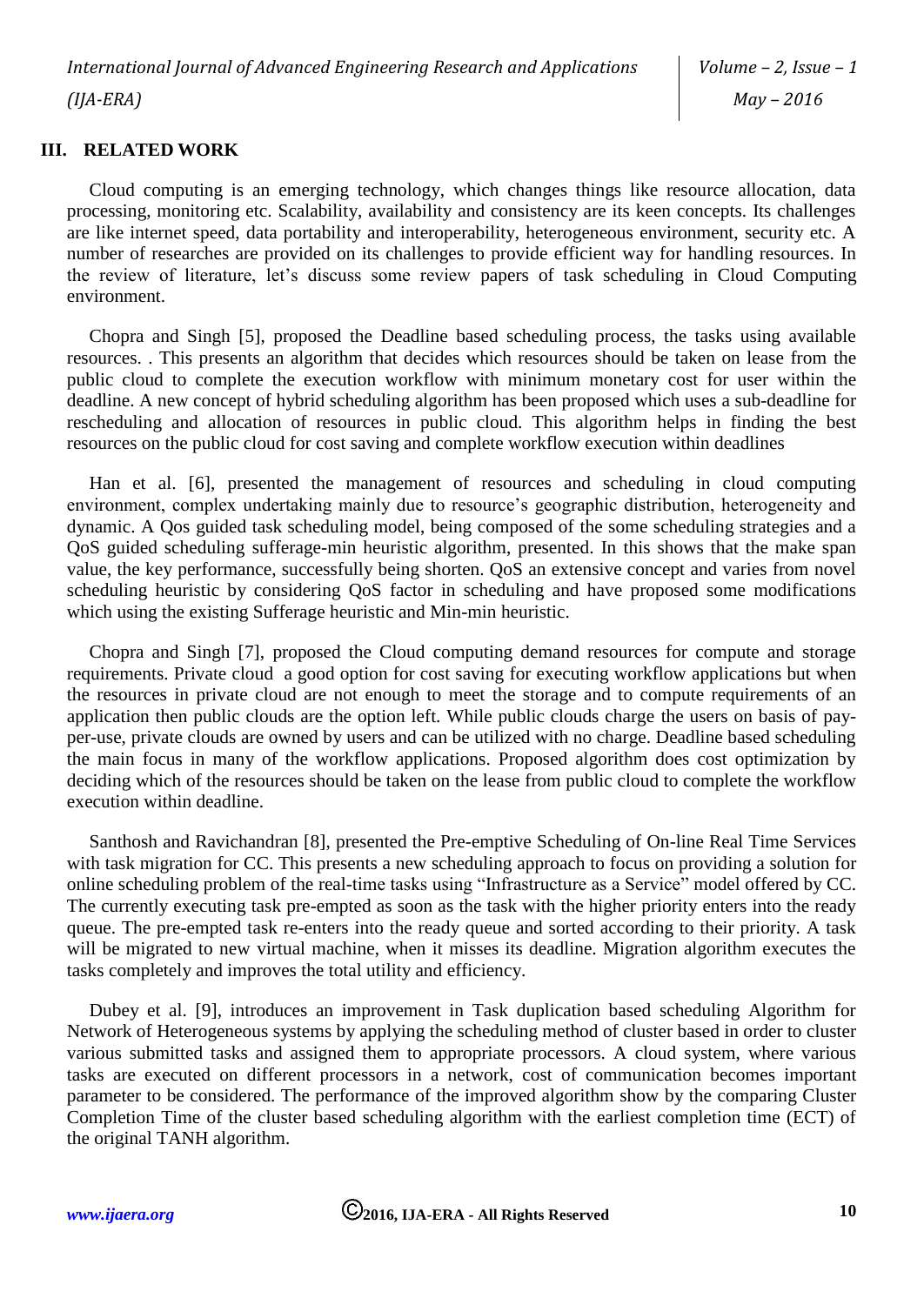*Volume – 2, Issue – 1 May – 2016*

Abdullaha and Othmanb [10], investigated the Cost-Based Multi-QoS Job Scheduling using the Divisible Load Theory in cloud computing, attempt to investigate the use of a Divisible Load Theory (DLT) to design efficient strategies. The use and applicability of the DLT paradigm in a compute cloud environment demonstrated by developing a distribution strategy that shown to minimize the overall total cost. In this designed and analyzed a closed form the solution for jobs scheduling problems and validate all our findings via rigorous simulation experiments.

Gao et al. [11], proposed the Cloud computing has attracted significant attention due to the increasing demand for low-cost and energy-efficient computing and high performance. Profit maximization for the cloud service provider a key objective in the large-scale, multi-user and heterogeneous environment of a cloud system. In the envisioned cloud environment, users can constructs their own application and services based on the available set of virtual machines, but are relieved from burden of the resource provisioning and task scheduling. Cloud service provider will then exploit the data parallelism in user workloads to creates an energy platform and deadline aware cloud platform.

Aminizadeh and Yousefi [12], proposed the two categories of reasons have led to the emergence of vehicular cloud computing, vehicular networks and the new generation of well-equipped smart cars and on another, the advent of the cloud computing and a short time-span maturity over it. The goal of this study to offer an application scheduling model for determining optimum response needed for the management of dynamic vehicular cloud resources in a way that tasks are completed with their minimum cost, before deadlines and within the lifetime of the cloud. To solve the mentioned problem, a binary integer program model formulated here, and the impact of changes in various parameters such as applications deadlines, different tasks costs, types and lifetime of the created clouds are analyzed and evaluated.

Lakra and Yadav [13], proposed Multi-Objective Tasks Scheduling Algorithm for Cloud Computing Throughput Optimization. A multi-objective task scheduling algorithm form mapping tasks to a Vms in order to improve the throughput of the datacenter and reduced cost without violating the Service Level Agreement for an application in cloud SaaS environment. This proposed algorithm provides an optimal scheduling method. Most of the algorithms schedule tasks based on the single criteria means execution time but in cloud environment it required to consider various criteria like cost, execution time, bandwidth of user etc. This algorithm simulated using Cloud Sim simulator and the result shows better performance and improved throughput.

Thomas et al. [14], proposed that Credit Based Scheduling Algorithm in CC Environment. In order to achieve good services from a cloud, the need for a number of resources arose but cloud providers are limited by the amount of resources have and are thus compelled to strive to maximum utilization. Min-Min algorithm used to reduce the make span of tasks by considering the task length.

Xue et al. [15], main goal was to put forward a task scheduling algorithm in cloud computing with the goal of the maximum load balancing degree, minimum completion time and minimum energy consumption using improved differential evolution algorithm. To improve global search ability in the earlier stage and the local search ability in the later stage, have adopted the adaptive zooming factor mutation strategy and adaptive crossover factor increasing strategy. . In the process of simulation performed the functional verification of the algorithm and compared with the other representative algorithms.

Bochenina [16], proposed a comparative study of scheduling algorithms for the multiple deadlineconstrained workflows in the heterogeneous computing systems with time windows. Scheduling tasks

*[www.ijaera.org](../../www.ijaera.org)* **2016, IJA-ERA - All Rights Reserved 11**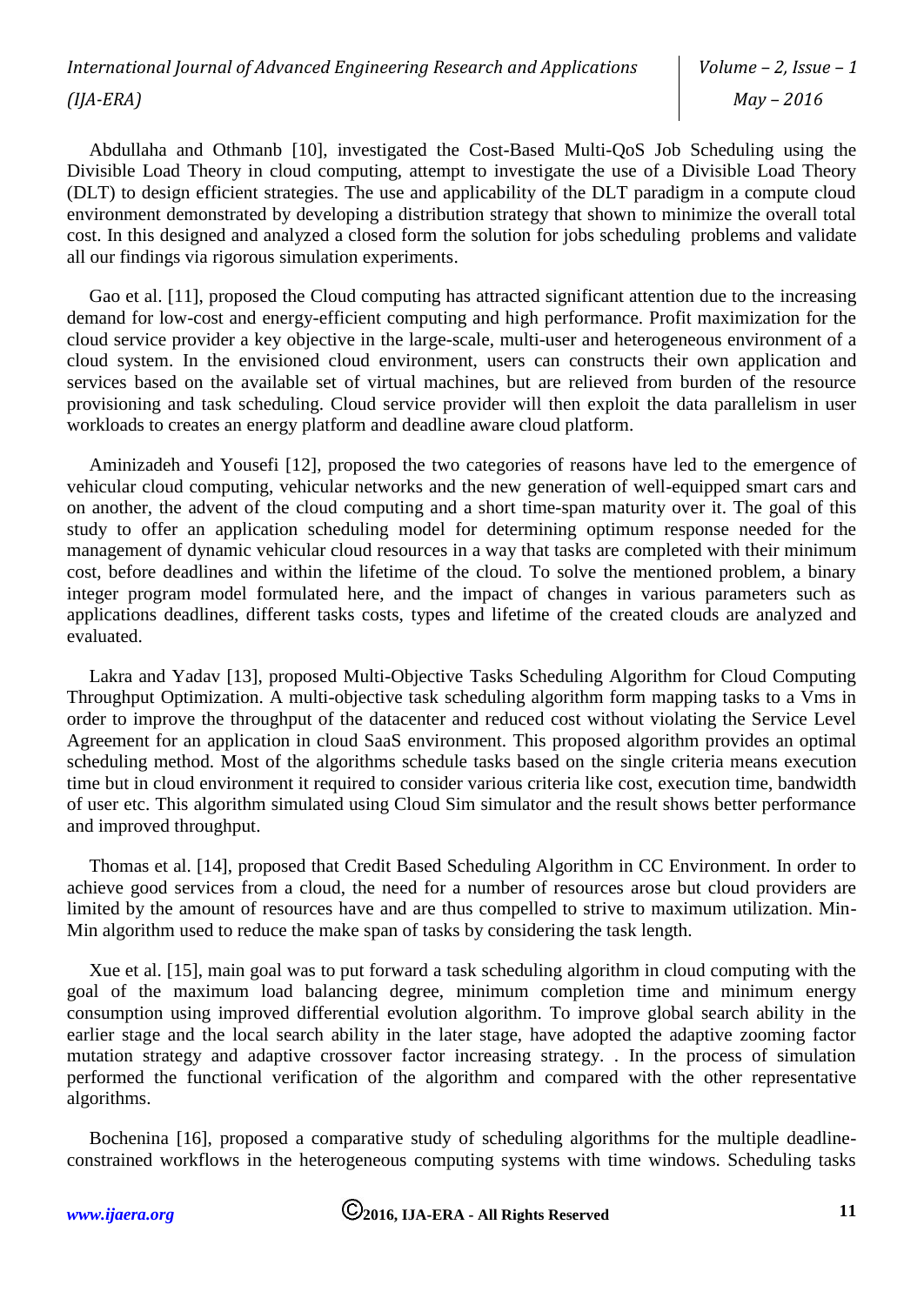with precedence constraints on a set of resources with different performances a well -known NPcomplete problem and a number of effective heuristics has been proposed to solve it. A staged scheme for a multiple deadline-constrained workflow scheduling and run a series of experiments based on the synthetic test examples in order to analyzed and compare three proposed scheduling strategies in accordance with four metrics.

### **IV. CONCLUSION AND FUTURE SCOPE**

Task scheduling is one of the most well-known problems in cloud computing so; there is always a chance of amendment of previously completed work in this specific field. The researchers at their own time performed their work according to their knowledge space and after some interval their work had been carried out some other people. During scheduling they had well thought-out various techniques and applied constraints but as the cloud computing is too vast that they had not been able to capture the all aspects at same time but they mentioned these facts that there is a chance of amendment of algorithms and which part has to be modified.

#### **REFERENCES**

- [1] Yashpal Singh Jadeja and Kirit Modi, "Cloud Computing Concepts, Architecture and Challenges", in the proceedings of 4th International Conference on Computing, Electronics and Electrical Technologies, 2012.
- [2] R.Buyya, C.S.Yeo, S.Venugopal, J.Broberg, and I.Brandic, Cloud Computing and emerging IT Platforms: Vision, hype, and reality for delivering computing as the 5th utility, Future Generation Computer Systems, 2009, pp. 599-616.
- [3] Tayal, Sandeep. "Tasks scheduling optimization for the Cloud Computing systems." International Journal of Advanced Engineering Sciences and Technologies, Vol. 2, 2011, pp. 111-115.
- [4] Kamal Kc, and Kemafor Anyanwu. "Scheduling hadoop jobs to meet deadlines." in the proceedings of IEEE 2nd International Conference on Cloud Computing, 2010, pp. 388-392.
- [5] Nitish Chopra and Sarbjeet Singh "HEFT based Workflow Scheduling Algorithm for Cost Optimization within Deadline in Hybrid Clouds" in the proceedings of 4<sup>th</sup> IEEE, ICCCNT, pp. 31661-31666, 2013.
- [6] Haiwen Han, Qi Deyu, Weiping Zheng and Feng Bin "A Qos Guided task Scheduling Model in cloud computing environment" in the proceedings of  $4<sup>th</sup>$  IEEE International Conference on Emerging Intelligent Data and Web Technologies, pp. 72-76, 2013.
- [7] Nitish Chopra and Sarbjeet Singh "Deadline and Cost based Workflow Scheduling in Hybrid Cloud" in the proceedings of IEEE International Conference on Advances in Computing Communications and Informatics (ICACCI), pp.840-846, 2013.
- [8] R.Santhosh and T.Ravichandran "Pre-emptive Scheduling of On-line Real Time Services With Task Migration for Cloud Computing" in the proceedings of International Conference on Pattern Recognition, Informatics and Mobile Engineering (PRIME), pp. 271–276, 2013.
- [9] Shivani Dubey, Vismay Jain and Shailendra Shrivastava " An Innovative Approach for Scheduling of Tasks in Cloud Environment" in the proceedings of  $4<sup>th</sup>$  IEEE, ICCCNT, pp. 31661-31668, 2013.
- [10] Monir-Abdullaha and Mohamed-Othmanb "Cost-Based Multi-QoS Job Scheduling using Divisible Load Theory in Cloud Computing" in the proceedings of ICCS International Conference on Computational Science, pp. 928–935, 2013.